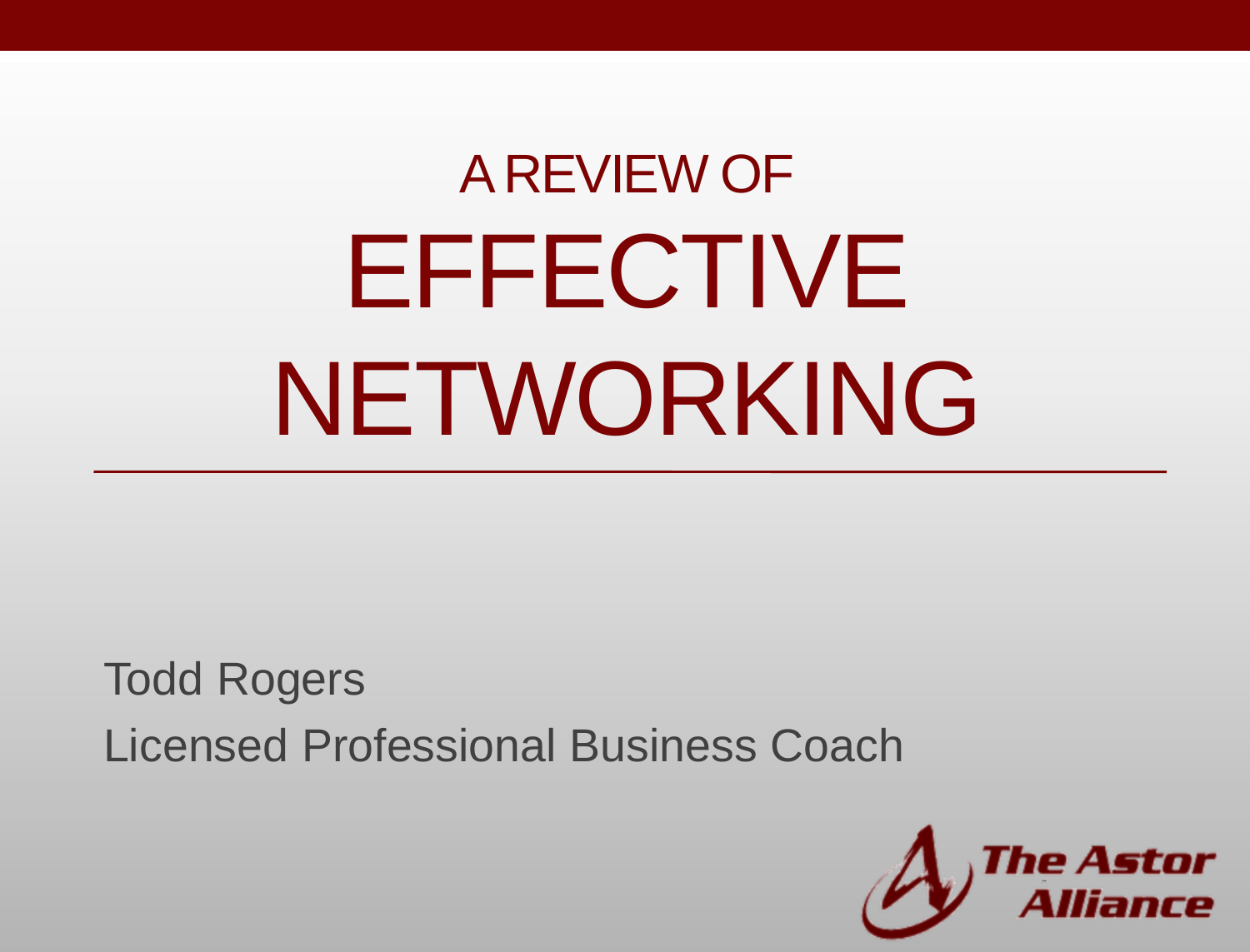# What is "Networking"

- Widely and casually used term.
- Process of getting to know others and know about them.
- But it is much more:
	- Know, Like and Trust others.
	- Recommend products and services.
	- *Reputations* are on the line.

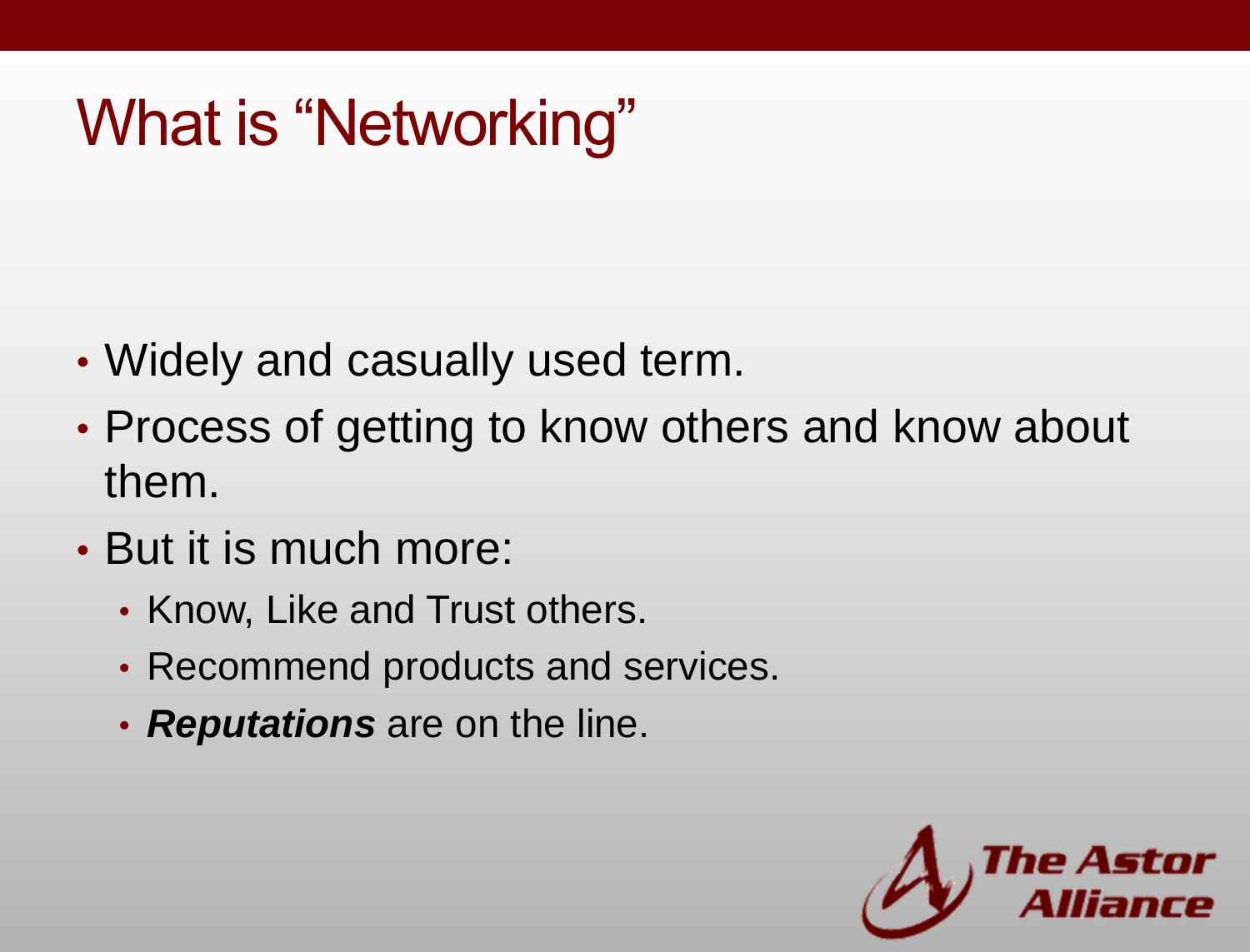# Networking takes place everywhere

- Chamber Events
- Network Franchises
	- BNI
- Regional groups
	- LBN
	- Sunrise
	- Motor City
- Industry functions
	- MBBA
- Alumni clubs
- Hobby clubs
- Church
- Shopping trips
- Backyards
- In person
- Over the phone
- In e-mails
- In letters

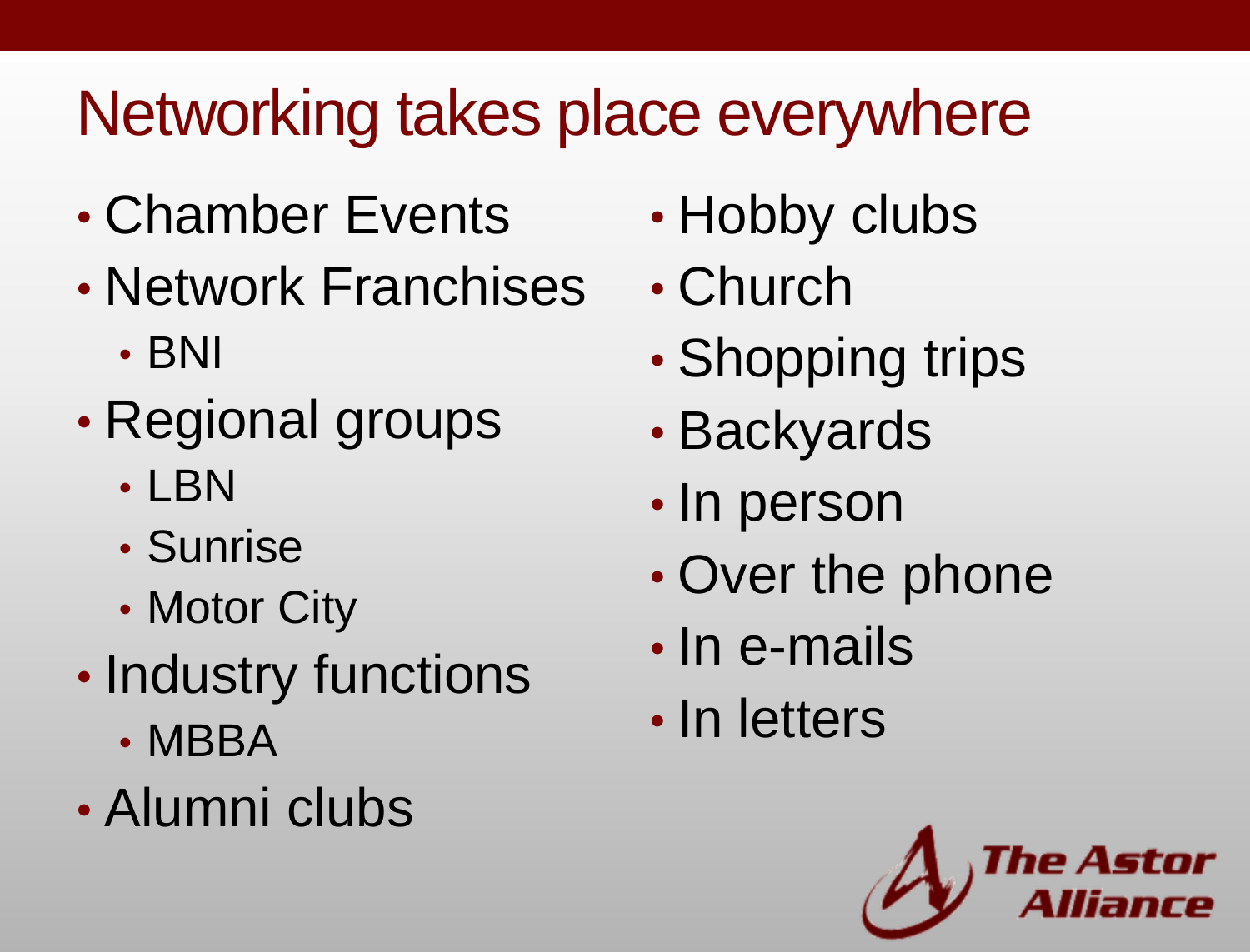## But Networking does not take place

- In email blasts.
- In social media posts.
- In "drip" marketing campaigns.
- In order to create *"Know, Like and Trust"* the connection must be a two-way connection.

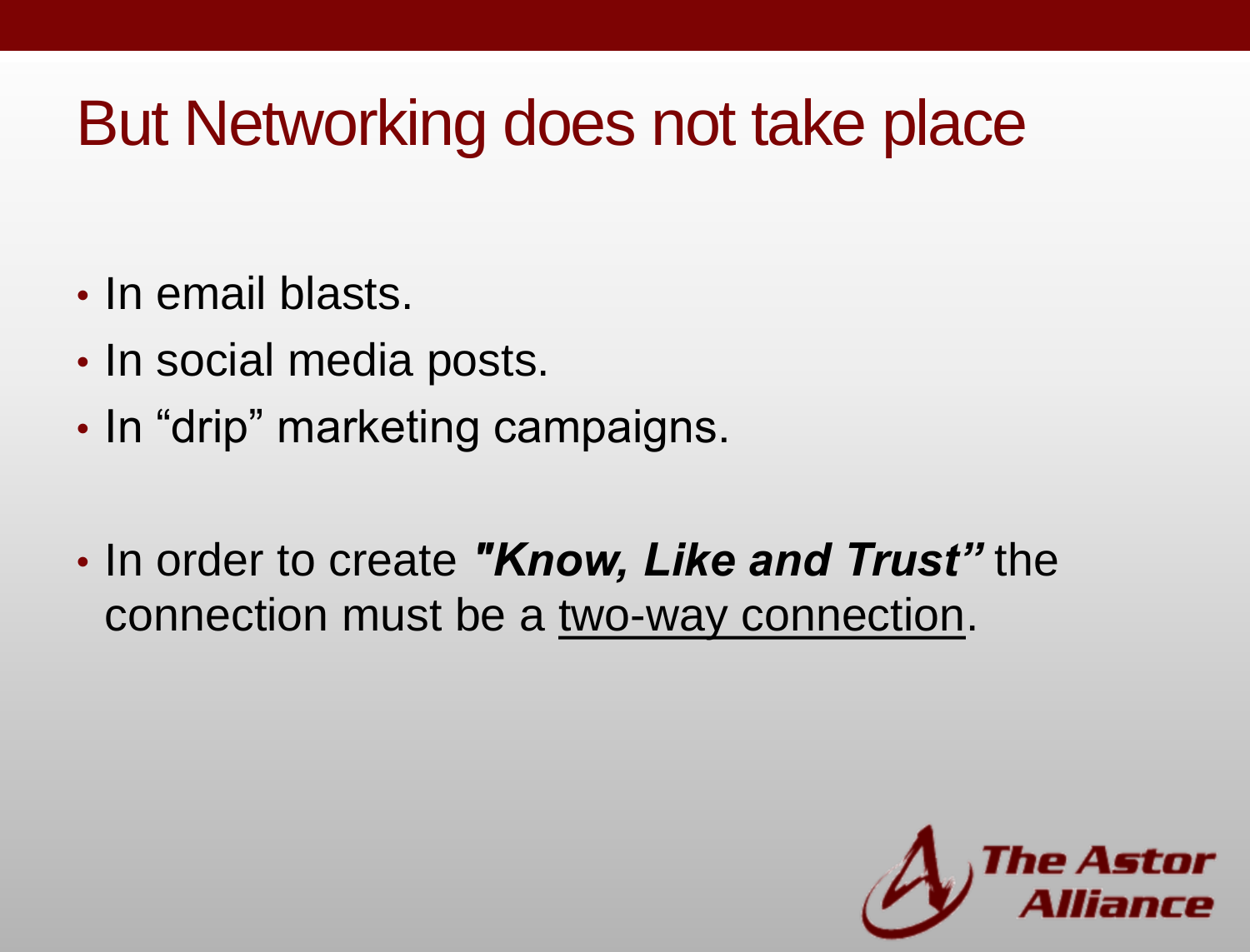## Very time and cost effective if:

- Used in specific situations (personal services, regional products or specialized products – not BIC pens).
- Planned and executed to plan, organized and maintained.
- Not manipulative, honest and open.

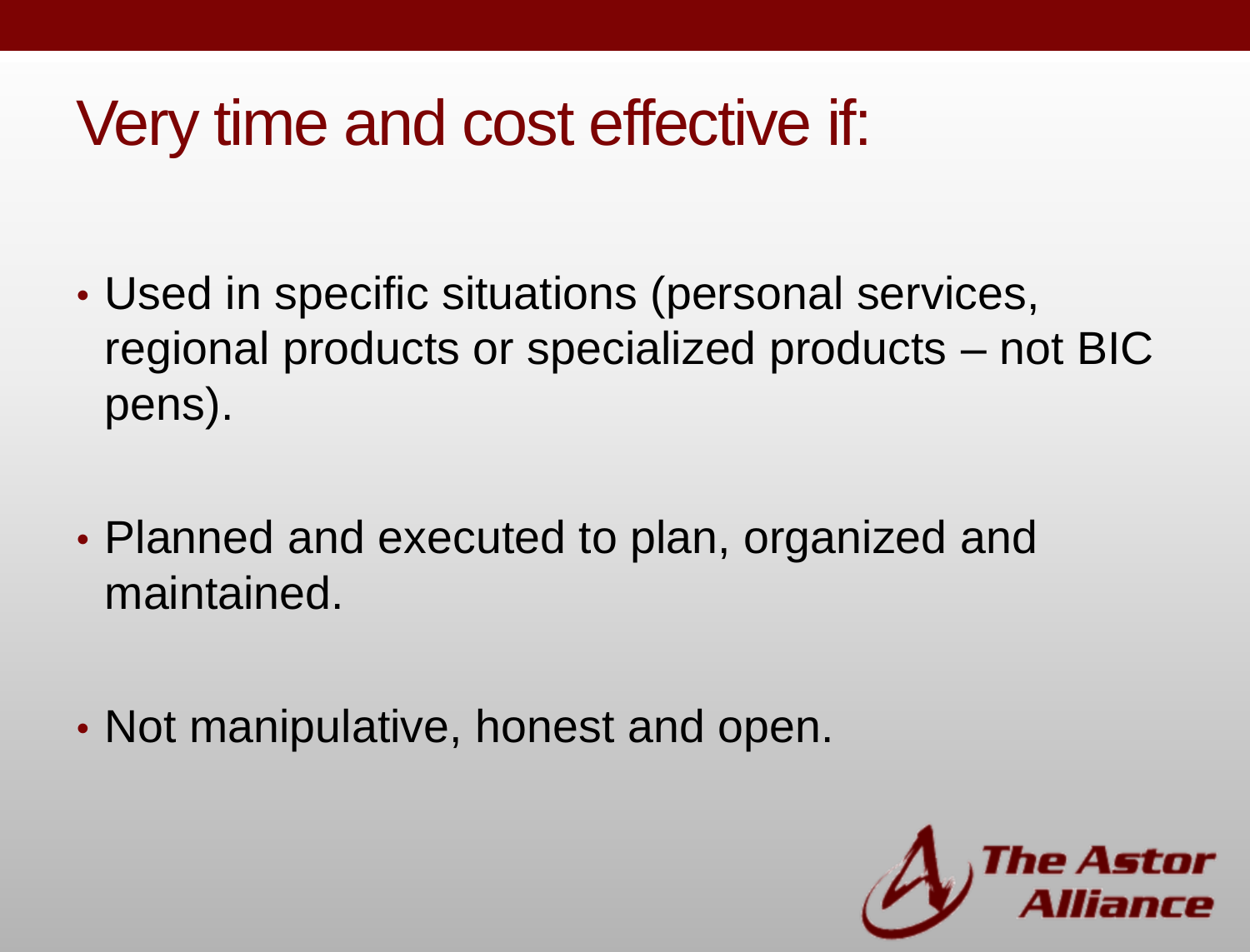#### What are the basics

#### Remember we are trying to get to *Know, Like and Trust* so the other person will "lend" us their **reputation**!!

- Help other people. Provide value.
- Understand their needs before talking about yours.
- Be *interested*; not *interesting*.
- Don't expect anything in return.

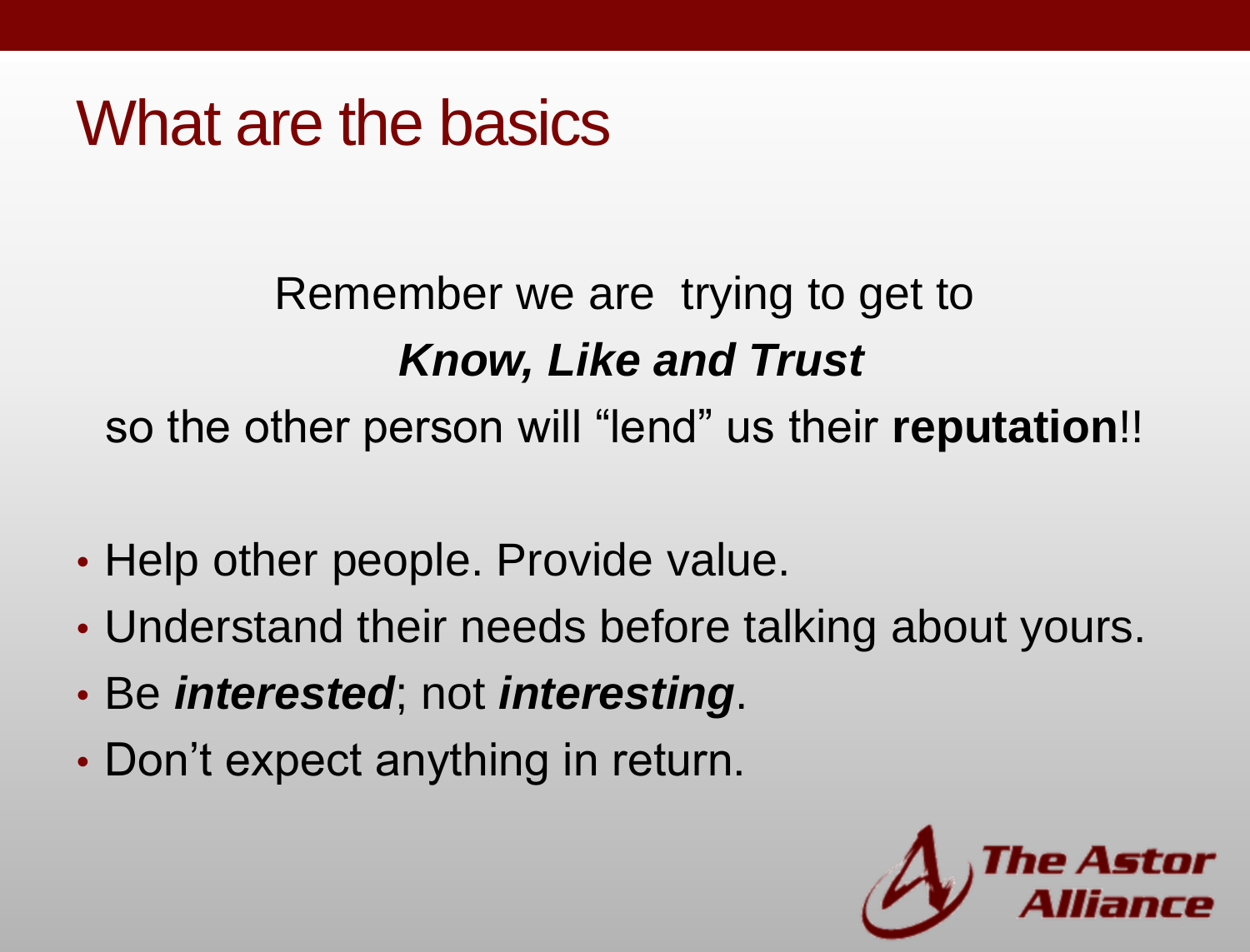#### Still basics

- Strong network with "a few good men people".
- Grow and nurture your current network.
- Go beyond your own industry (no one is irrelevant).
- Asking questions is better than telling stories.
- Expect that this will take real work and time.
- Remember we are talking face to face (would you send a form letter to you mother?).

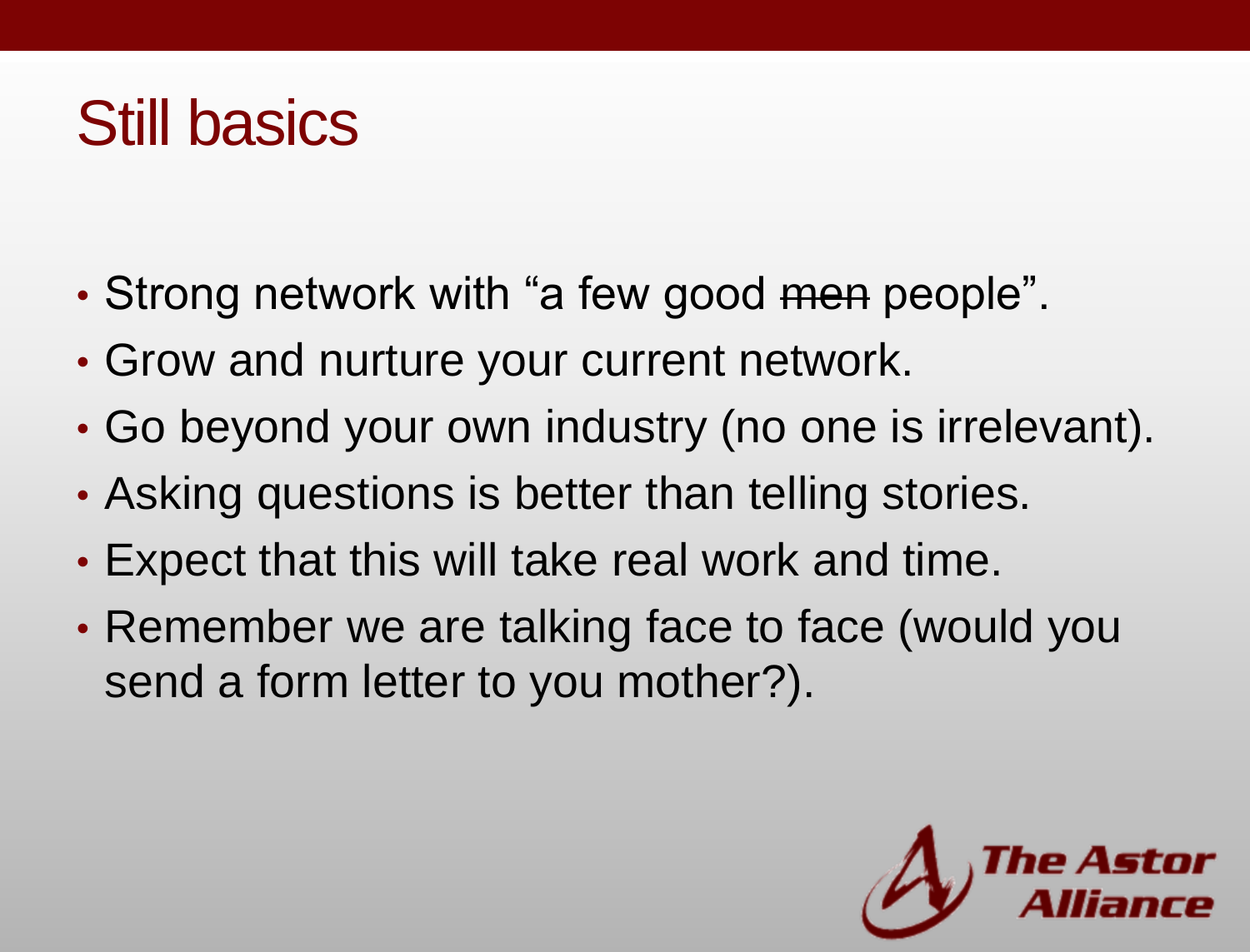# Plan your Networking

- Join the right group research!
- Know the group culture.
- Understand the culture of those you will see.
- Before you go:
	- Who do you want to see? List.
	- Set a goal for number of contacts to develop further.
- Not a contest to collect business cards (but never throw one away).

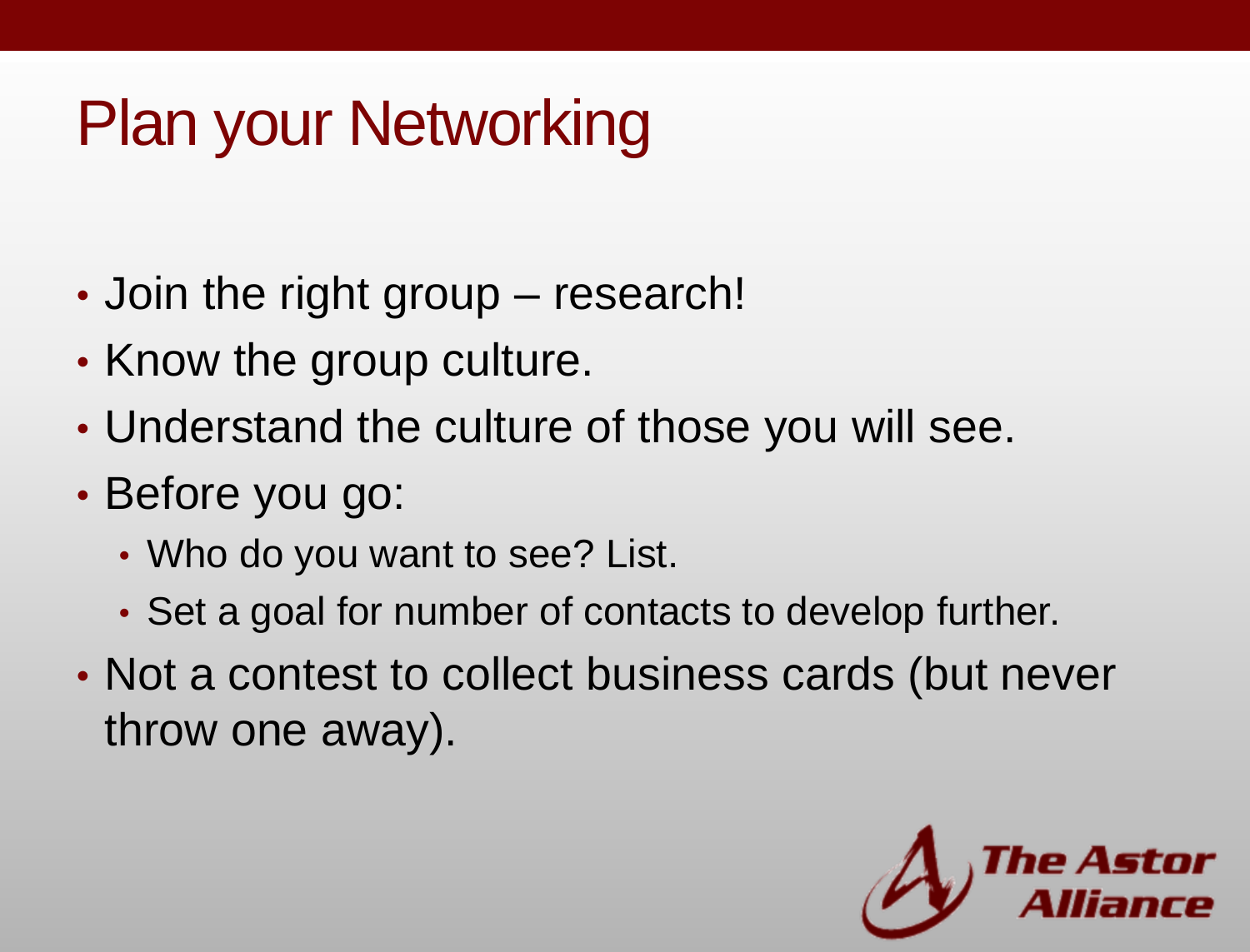## Tips for the rubber chicken circuit

- Go early, stay late.
- Help the host, ask for introductions.
- Greet others, work the room, singles.
- Look at others, really listen, eye contact.
- Tell the truth.
- Have a sense of humor but don't tell bad jokes.
- Watch your language, be physically neutral.
- Work with a wingman, and/or introduce others.
- If possible, take notes.

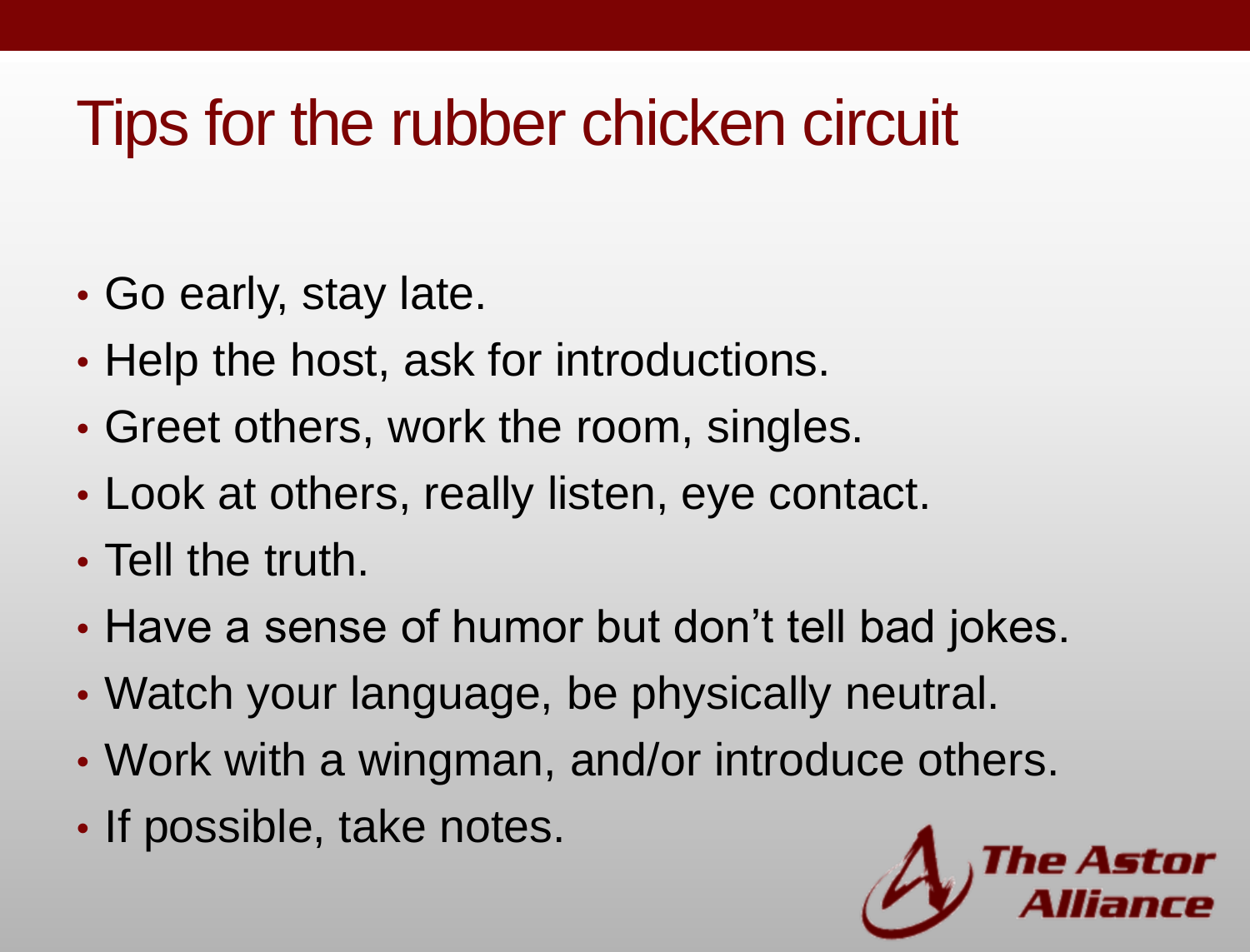#### More chicken

- Don't drink too much or eat all the time.
- Don't use your elevator speech too soon or often.
- Don't sell or push your stuff.
- Don't stay with those you know.
- Don't stay in one conversation too long.
- Be yourself, have fun!

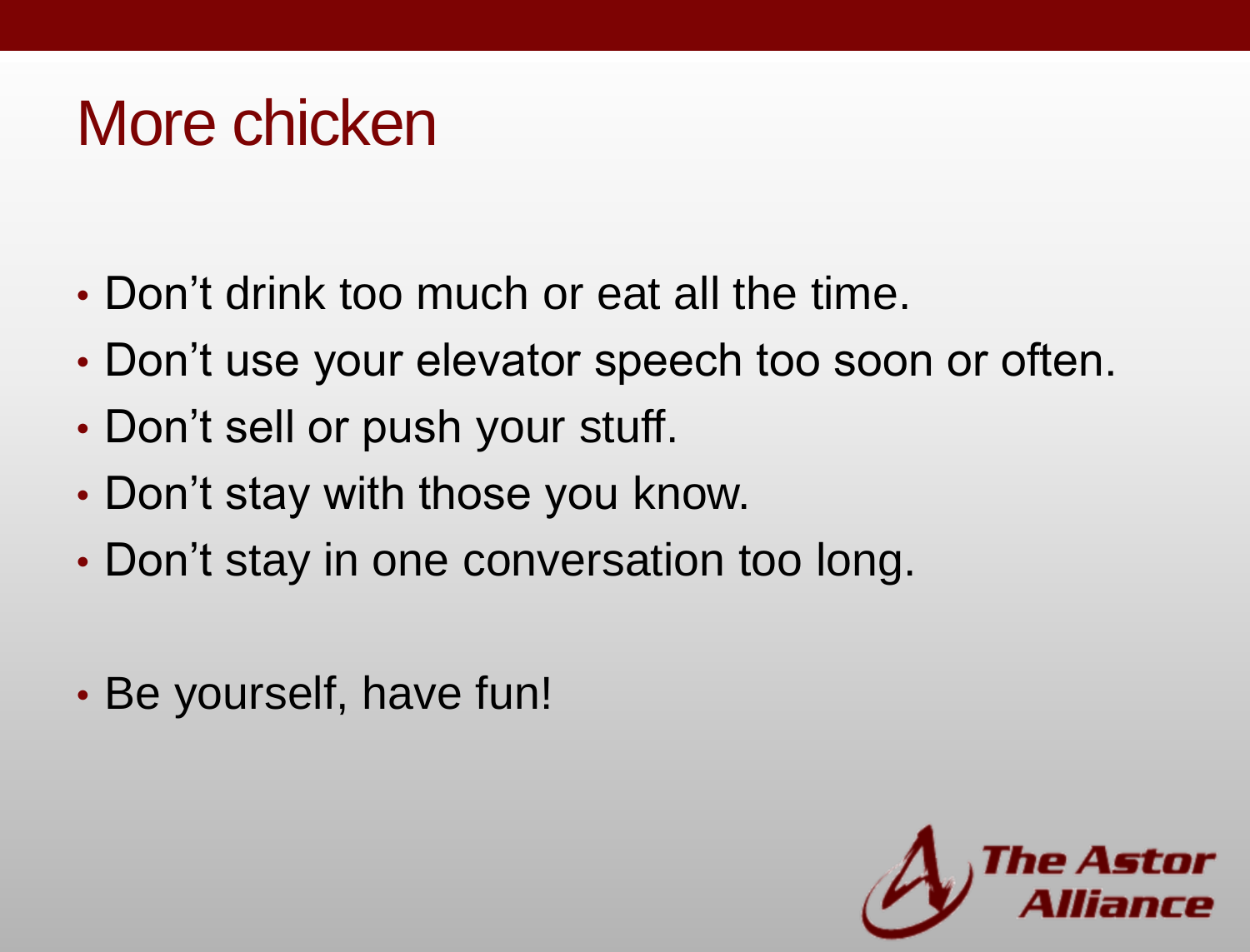#### After the dance is over

#### • Debrief –

- Document and file business cards stick on label.
- Notes on significant contacts.
- Create follow up action plan.
- Follow up personal, relevant, of value.
- If right, send notes, emails, articles.
- Second meetings where it really begins.
- Keep your network documented and handy.

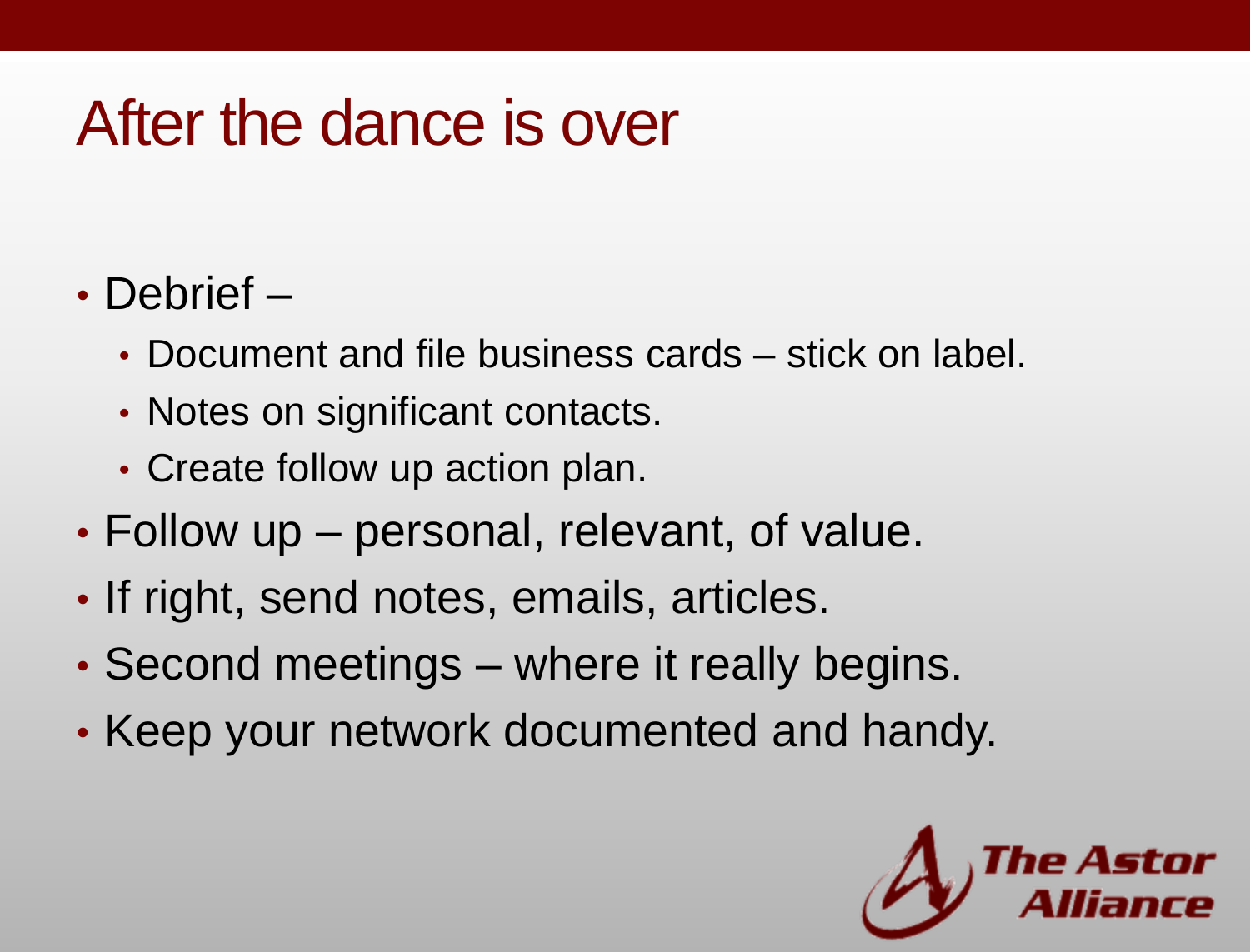# When you finally get asked

- Always ask permission but ask for what you want.
- Be specific on time and money needed.
- Try always to acknowledge a act of help.
- Don't take "no" personally. (may only be no "for now")

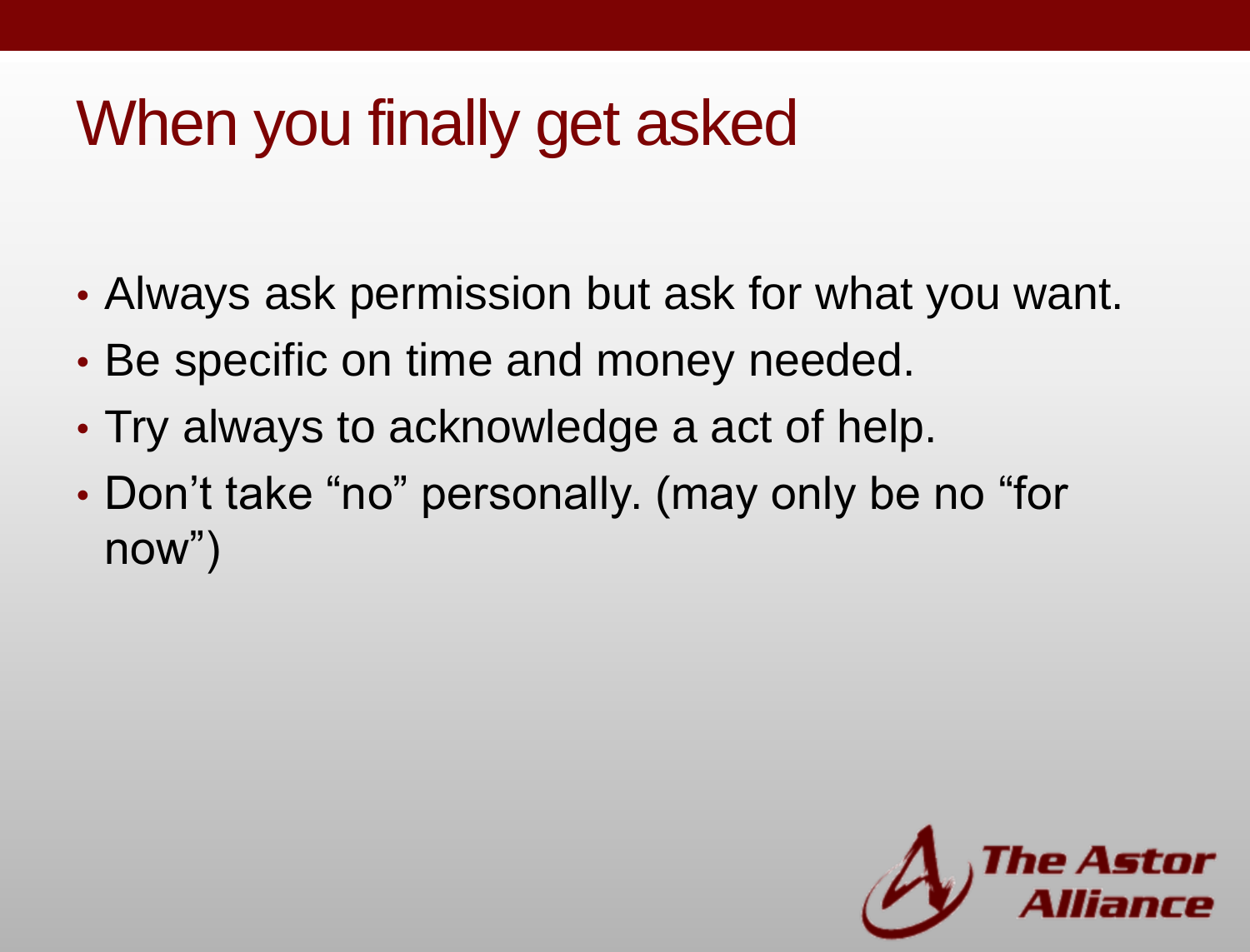## Final words

- The goal has to be to help others.
	- If not, they will feel your false front.
- Expect little.
- Continue to refer, refer, refer.
	- High quality.
	- Vetted.
	- Contacted in advance for permission.
- Work to be *known, liked and trusted.*

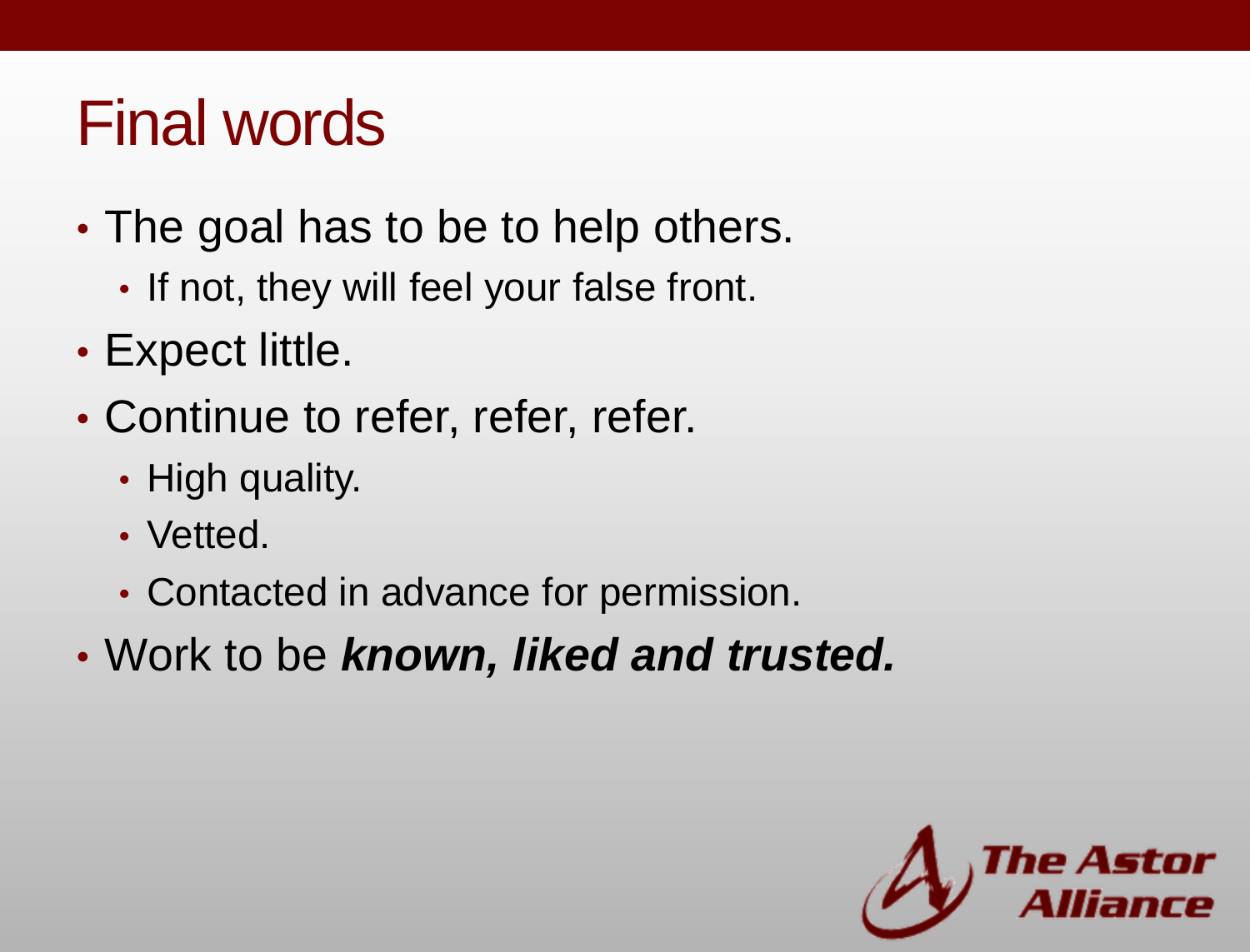## The Business Coaching

- Networking is part of the coaching "curricula".
- Seven Business Effectiveness areas Strategic Direction, Marketing, Sales, Customer Service, Financial Management, Business Systems, Leadership.
- If required some work in personal effectiveness especially work-life balance.
- Client driven, organized approach, moving forward in small steps, accountable.

"A vision without action is just a dream: an action without vision just passes time; a vision with an action changes the world." -- Nelson Mandela --

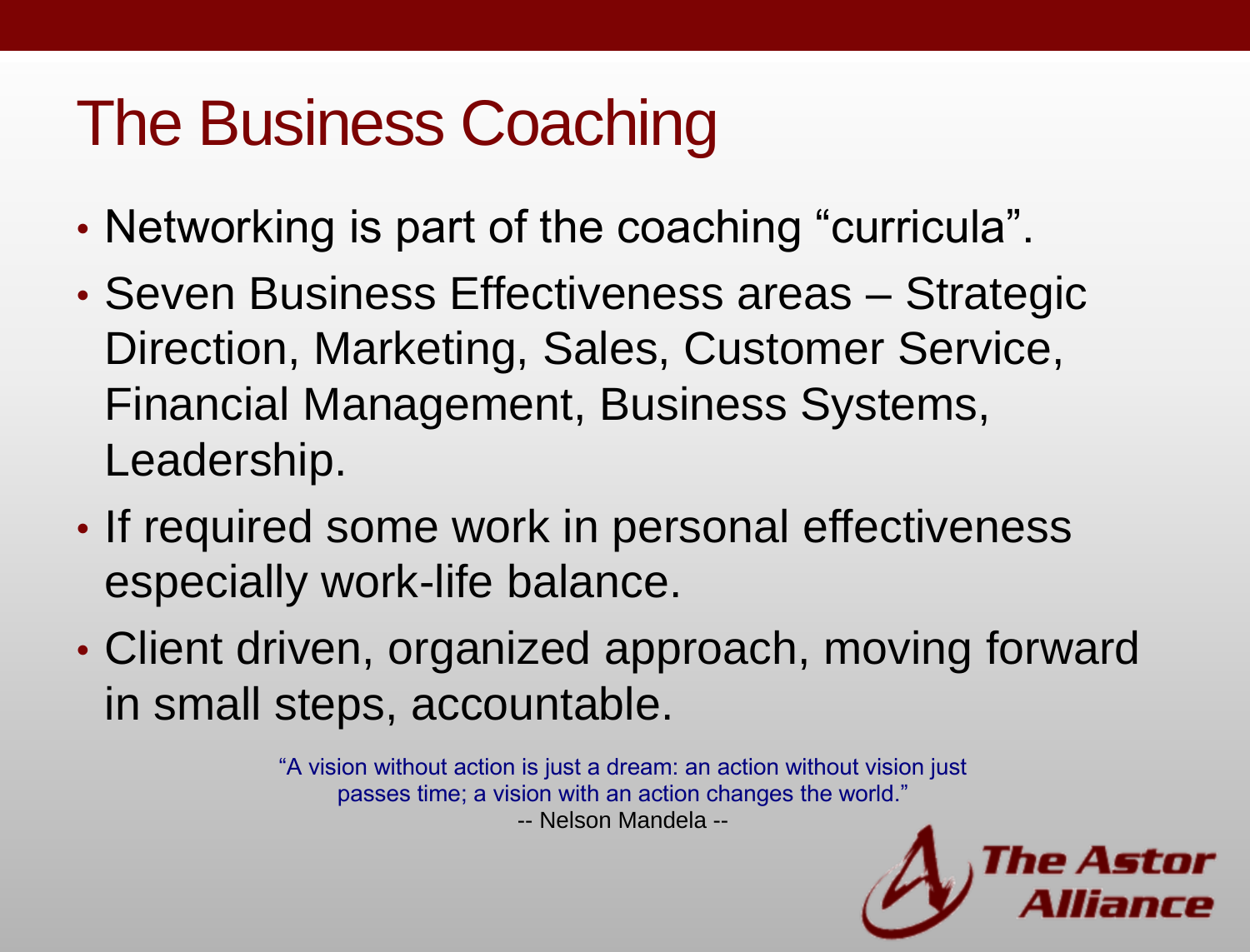# The Coaching Process

#### • Individual

- Meet two to four times per month, 1 to 1.5 hours.
- 2 to 3 hours of "homework".
- Unlimited access to the coach.
- Assume in access of a year engagement no long term contact, commitment is monthly.

#### • Group

- 4 to 6 in "mastermind" format.
- Difficult to start and maintain.
- Safe place to start.